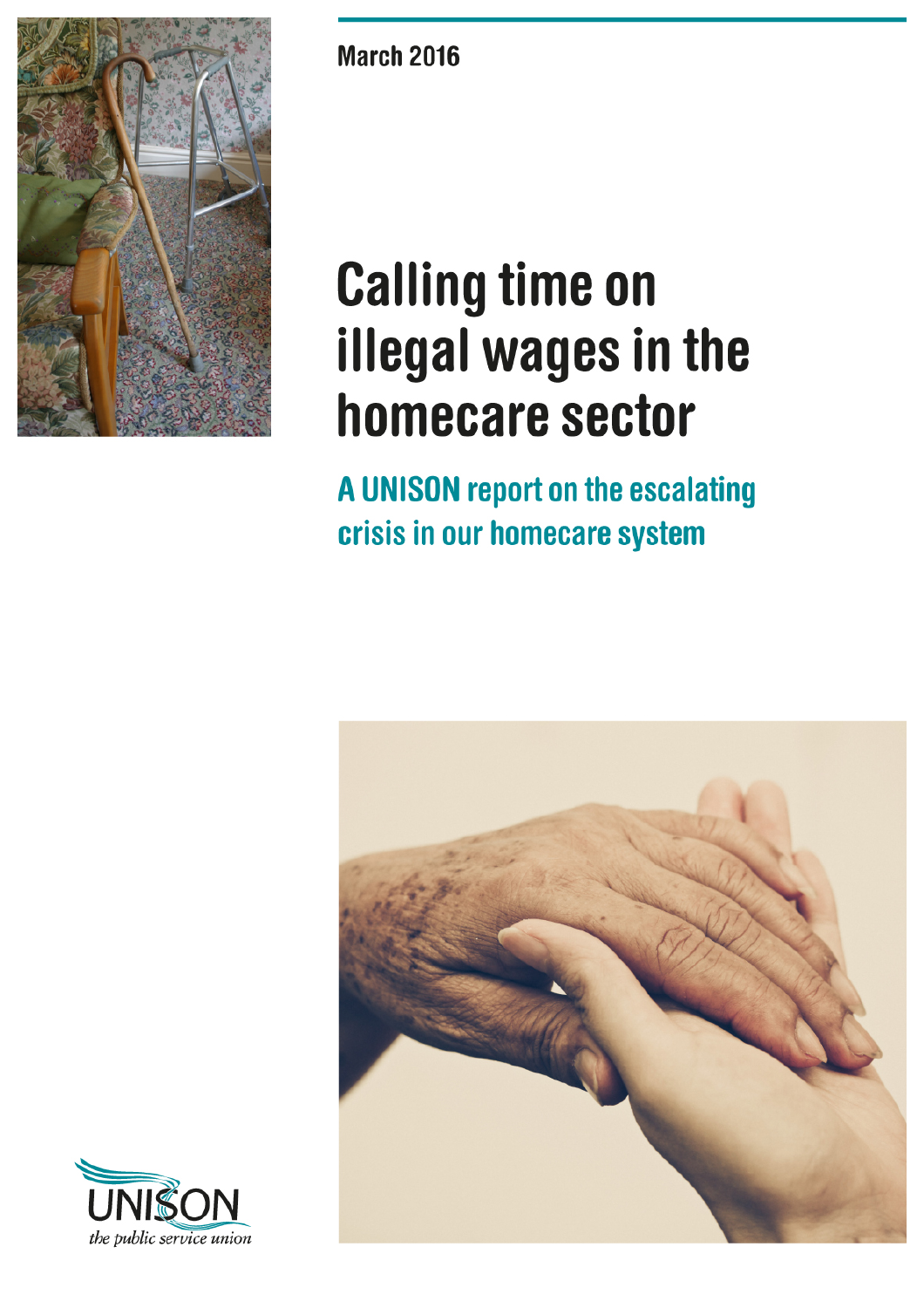# **Calling time on illegal wages in the homecare sector**

March 2016

# **Introduction**

There is an escalating crisis in our homecare system. Homecare workers continue to battle against a social care system starved of funding that is denying them the time they need to deliver dignified care. On top of this many homecare workers are not being paid for significant parts of their working day – the time it takes them to travel to and from the homes of the people they care for. This results in many not being paid the national minimum wage (NMW).

This report shows that the vast majority of councils in England and Wales are still failing to take proper steps to ensure that homecare workers looking after the elderly and disabled are being paid at least the minimum wage.

# **Background**

Last August UNISON submitted a series of freedom of information (FOI) requests (see appendix 1) to all the local authorities in England and Wales that have a responsibility for social care. The findings show that less than a quarter (21 per cent) of councils make it a contractual condition for care providers to pay for workers' travel time.

Only 36 English councils out of the 152 responsible for social care – and just 2 out of 22 councils in Wales – stipulated in their contracts that homecare providers 'must pay' for workers' travel time.

The figures represent a modest improvement on a year ago, when a similar UNISON investigation found [that only six per cent of councils made it a contractual obligation for](https://www.unison.org.uk/news/article/2014/10/unison-urges-illegal-wage-crackdown-in-homecare-sector/) [homecare providers to pay for their employees' travel time](https://www.unison.org.uk/news/article/2014/10/unison-urges-illegal-wage-crackdown-in-homecare-sector/). However, in that time the new Care Act in England has come into force. It contains statutory guidance that makes a clear reference to the need for homecare workers to be paid for their travel time. The guidance says:

*"When commissioning services, local authorities should assure themselves and have evidence that service providers deliver services through staff*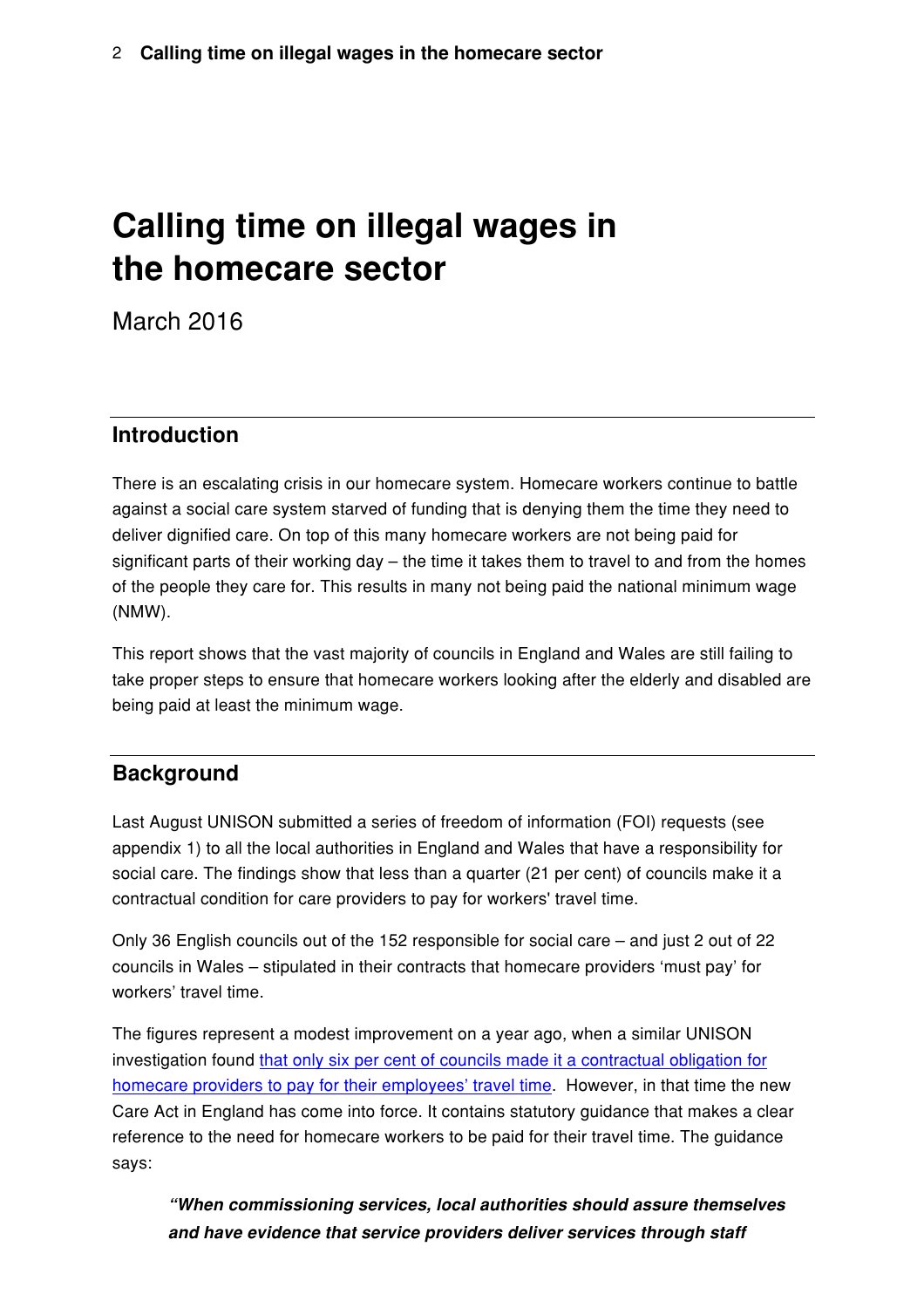*remunerated so as to retain an effective workforce. Remuneration must be at least sufficient to comply with the national minimum wage legislation for hourly pay or equivalent salary. This will include appropriate remuneration for any time spent travelling between appointments."*

This explicit reference is aimed at ensuring that care workers are paid for any time spent travelling between appointments. Yet the majority of councils are still refusing to stipulate that their providers do this, despite having the power to do so.

Non-payment of the NMW is endemic in the care sector. The National Audit Office has reported that up to 220,000 care workers in England are being illegally paid below the minimum wage<sup>[1]</sup>. One of the main reasons is the failure to pay care workers for their travel time between visits. Illegal low pay for care workers plunges them into poverty, causes high staff turnover rates (30 per cent annually in homecare) and has a detrimental impact on care standards. It means that many good and experienced care workers simply cannot afford to stay in the sector, and seek higher paid jobs elsewhere.

Last autumn the National Institute for Health and Care Excellence issued clinical guidance stating good homecare provision should:

*"Ensure service contracts allow home care workers enough time to provide a good quality service, including having enough time to talk to the person and their carer, and to have sufficient travel time between appointments. They should ensure that workers have time to do their job without being rushed or compromising the dignity or wellbeing of the person who uses services."*

Investigations of care providers between 2011 and 2015 by Her Majesty's Revenue and Customs (HMRC) – which is responsible for ensuring compliance with the NMW – found that 41 per cent were guilty of paying illegal wages<sup>[2]</sup>. However, HMRC identified just £1.7m of arrears for 8,698 care workers who have been paid below the NMW over the four years. This is an average of £201 per worker<sup>[2]</sup>. This is in contrast to the £130m that think tank the Resolution Foundation estimates 160,000 care workers are collectively cheated of annually. Its conservative analysis estimates that the average rate of arrears owed to care workers is around £815 per year<sup>[3]</sup>. For example, earlier this year it was announced that as a result of UNISON campaigning, 100 homecare workers in South Wales are in line for payments of up to £2,500<sup>[4]</sup>. All are employed by MiHomecare and weren't being paid for their travel time.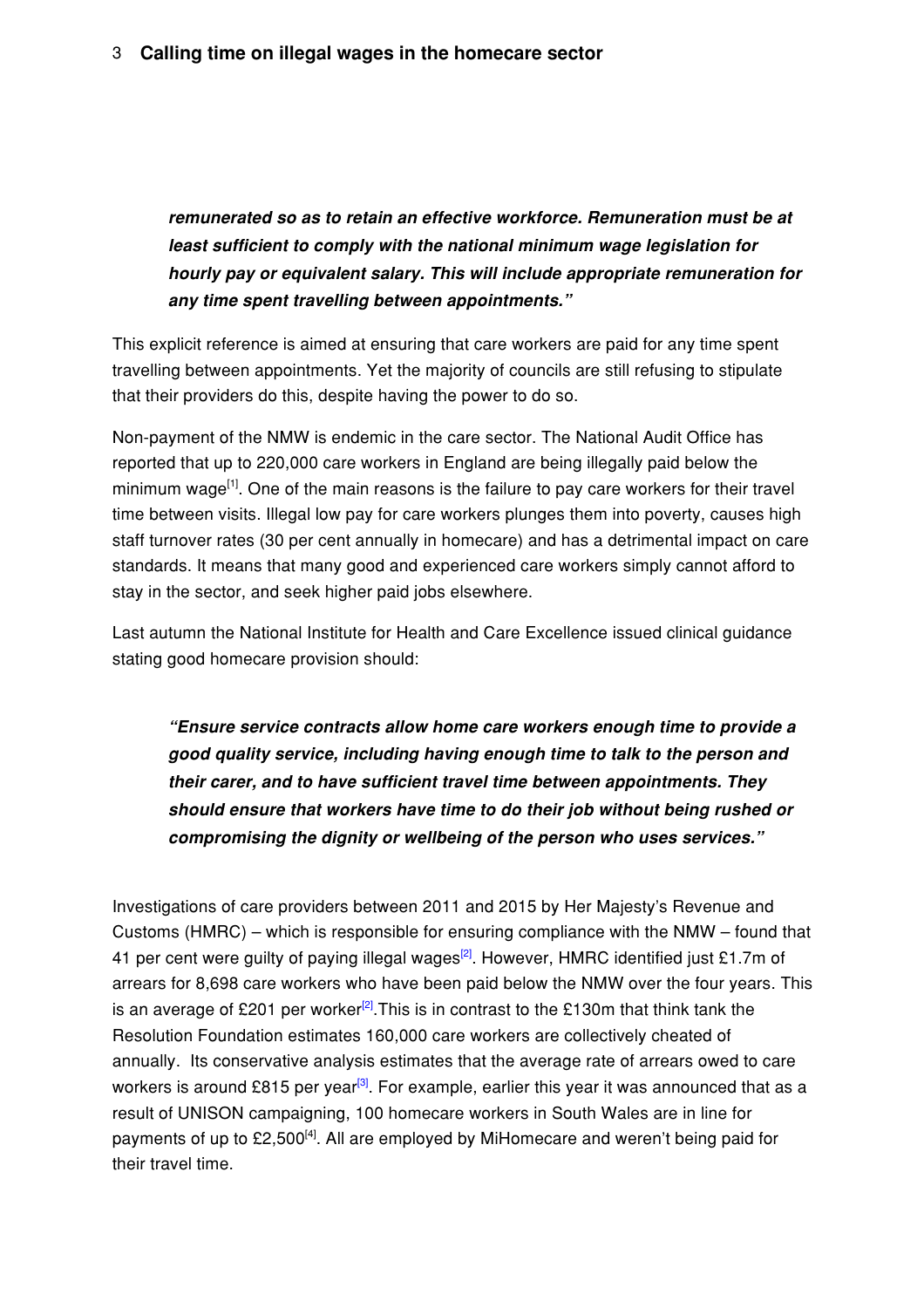#### 4 **Calling time on illegal wages in the homecare sector**

UNISON's FoI also asked the 152 social care local authorities in England what additional steps they had taken to ensure that their homecare providers were NMW compliant in light of the Care Act.

Forty two councils replied along the lines quoted below that their providers were simply bound by NMW legislation and gave no evidence that they had taken steps beyond this to ensure compliance:

# *"The national minimum wage is a statutory requirement therefore expectation that providers will pay the national minimum wage has always been in place."*

This suggests that many councils are trusting homecare providers to pay their staff for their travel time. However, as the responses to the FOI requests demonstrate, there is a serious ongoing problem. Because of the government's continuing squeeze on councils' budgets, providers are having to contend with yet more cuts to the hourly rates that councils are prepared to pay. A recent report by the UK Homecare Association showed that only a handful of councils are paying providers an hourly rate that they believe allows them to be compliant with the national minimum wage.

Two councils failed to show even a basic understanding concerning the enforcement of the minimum wage. When asked to list the steps they had taken to ensure their providers were NMW compliant, one council stated:

## *"The responsibility to enforce the relevant legislation rests with the Department of Work and Pensions."*

The other believed that minimum wage compliance was monitored by the Care Quality Commission (CQC):

## *"This is a legal requirement that forms part of the CQC registration and is monitored by CQC."*

In actual fact, HMRC enforces minimum wage laws under the auspices of the Department for Business, Innovation and Skills – not the Department for Work and Pensions or the CQC.

A number of councils seem to have disregarded the statutory guidance to the Care Act and stated that it was solely the responsibility of the provider to ensure NMW compliance:

*"Providers are contractually obliged to work in line with any relevant legislation. Therefore, providers should ensure that they pay their staff in line with national minimum wage HMRC requirements."* 

*"Providers are legally required to pay the national minimum wage and each provider sets their own pay rates for staff."*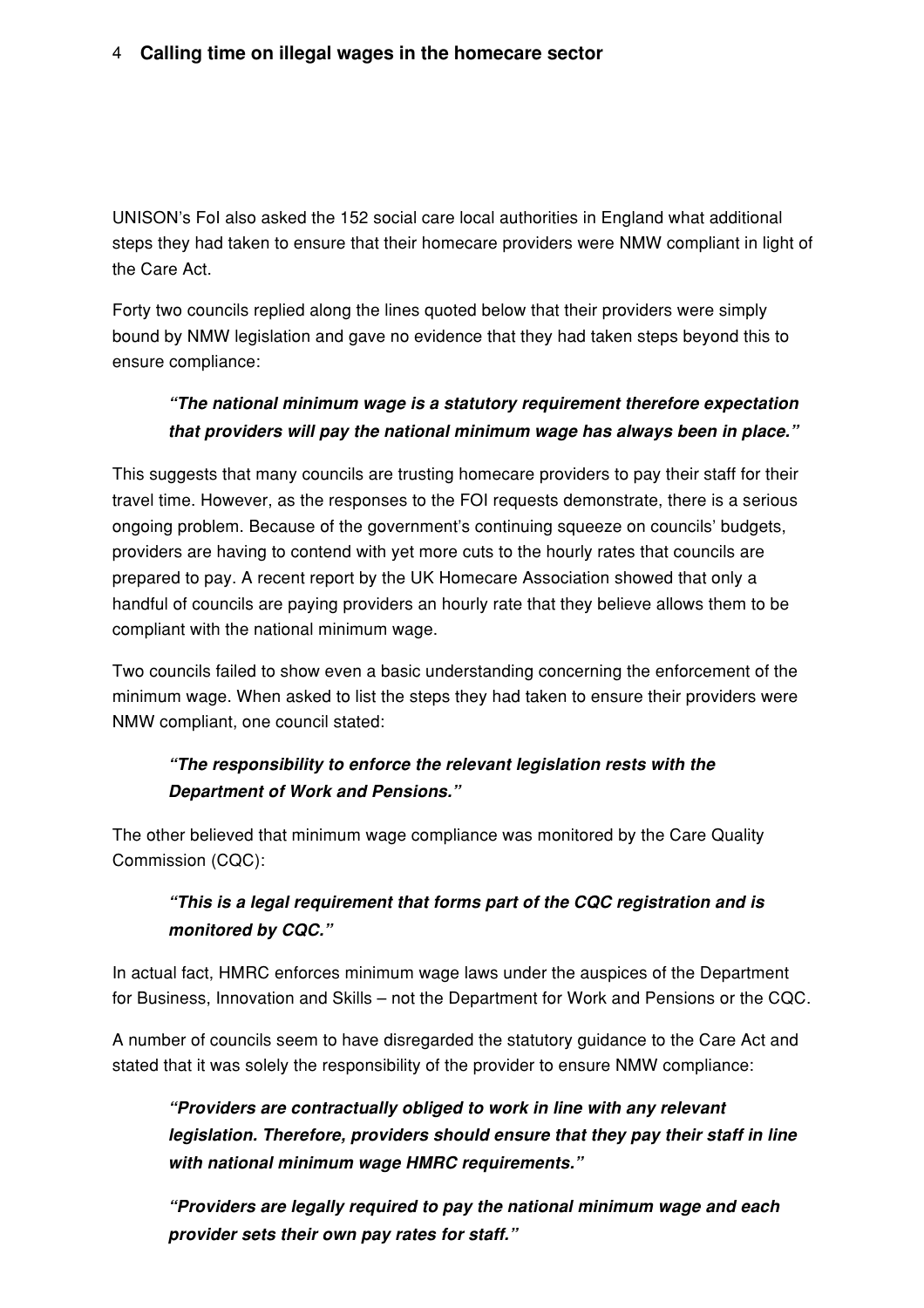*"The national minimum wage is a statutory requirement therefore expectation that providers will pay the national minimum wage has always been in place."*

*"The local authority has consulted with all providers asking for confirmation that all providers are paying at least the minimum wage. We can report a 100 per cent compliance."*

All these answers fail to recognise the problems of endemic levels of non-payment of the NMW in the homecare sector and the responsibility placed upon councils by the new Care Act.

However, some good practice does exist. This is reflected in the increase in councils ensuring that travel time becomes a contractual condition.

UNISON's [Ethical Care Charter](http://www.savecarenow.org.uk/ethical-care-charter), outlines commitments for councils to help ensure the health, safety, and dignity of the UK's most vulnerable people, including a requirement for all homecare workers to be paid for their travel time.

Thirteen councils have adopted the Charter and as a consequence are now ensuring that travel time is paid for, or that changes to that effect will be made in the coming months:

*"The council has identified the homecare sector as a further area where we want to make improvements to working practices across our suppliers' workforces. We signed up to the UNISON's Ethical Care Charter in November 2014 and will be applying the London living wage element of the Charter to our homecare contracts in February (2016)."*

*"The council has endorsed UNISON's ethical commissioning for domiciliary care principals including minimum wage and travel time payments. We have linked annual uplifts to staff pay awards and supported a UNISON provider survey to look at pay and conditions in the independent sector. New commissioned services will ensure travel and national living wage is paid in full."*

In order to help end breaches of the NMW in the homecare sector, UNISON is calling on all councils to sign its **[Ethical Care Charter](http://www.savecarenow.org.uk/ethical-care-charter)**. The Charter is included in this report (see appendix 2).

UNISON would like councils to survey their homecare workforces regularly, to ensure that their travel time is being paid for and that other elements of its Charter are being upheld.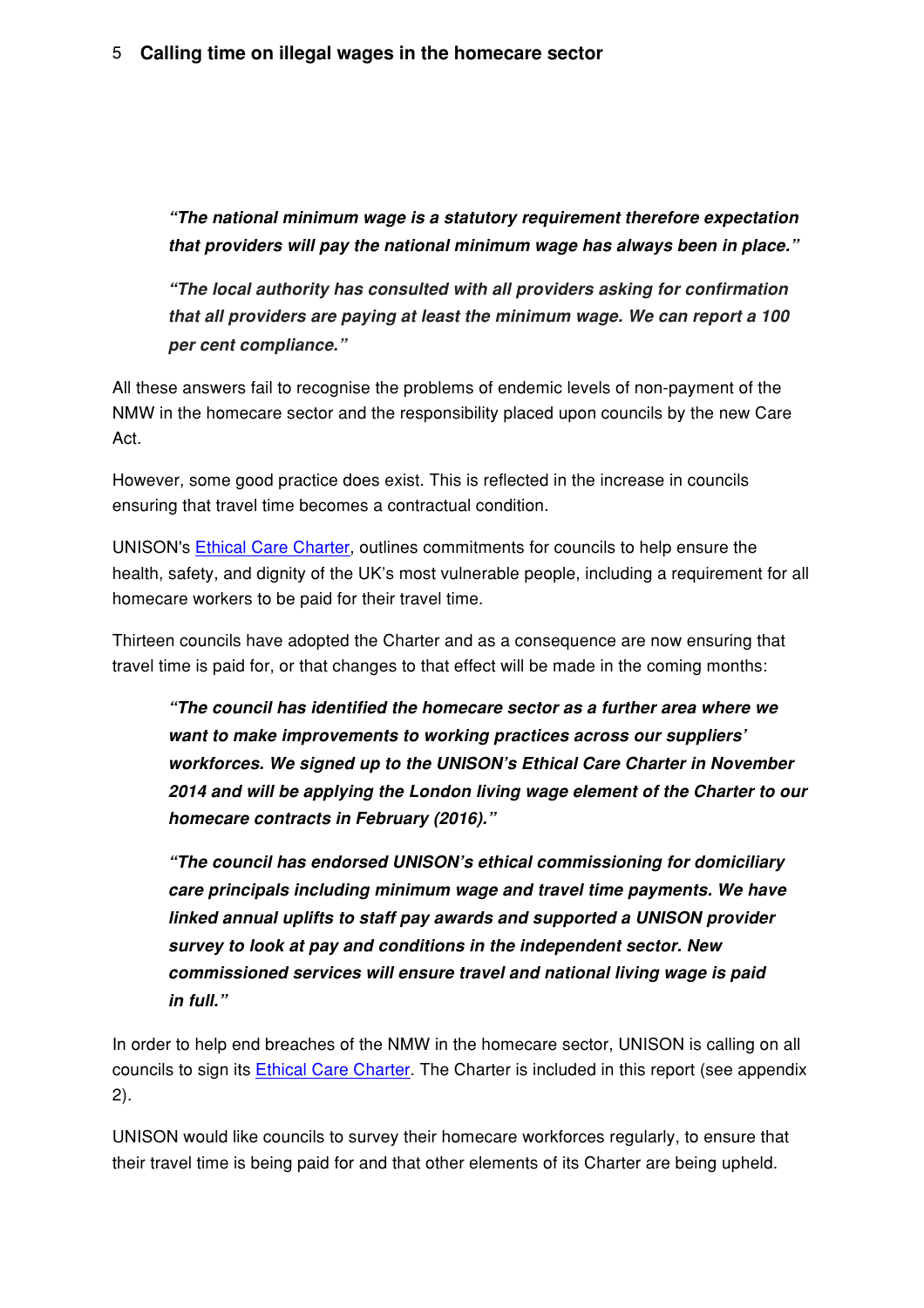#### 6 **Calling time on illegal wages in the homecare sector**

UNISON is also asking the Westminster and Cardiff governments to instruct councils, in statutory guidance, that they must ensure all their homecare providers are paying workers for their travel time.

UNISON also believes that additional steps should be taken to ensure that councils commission care in a responsible manner that ensures NMW compliance. These steps should include:

- The CQC to be given the power to inspect how local authorities commission care services in order to help eradicate poor commissioning practices.
- Transparency around the rates local authorities pay their providers, including the publication by each council of a breakdown showing how the fees paid cover pay, travel time, sleep-ins, other conditions, overheads and assumed profit margins.
- Spot inspections of provider payroll records, provision of clear and understandable payslips and time sheets to staff, and measures to ensure providers allow union representatives to consult staff to ensure the law is being complied with.
- Regular anonymous surveys of staff working for commissioned providers.

[1] Adult Social Care in England: Overview, National Audit Office March 2014 [https://www.nao.org.uk/wp](https://www.nao.org.uk/wp-content/uploads/2015/03/Adult-social-care-in-England-overview.pdf)[content/uploads/2015/03/Adult-social-care-in-England-overview.pdf](https://www.nao.org.uk/wp-content/uploads/2015/03/Adult-social-care-in-England-overview.pdf)

[2] National Minimum Wage Low Pay Commission Report Spring 2016, The Low Pay Commission, March 2016 [https://www.gov.uk/government/uploads/system/uploads/attachment\\_data/file/507455/10493-TSO-Low\\_Pay-](https://www.gov.uk/government/uploads/system/uploads/attachment_data/file/507455/10493-TSO-Low_Pay-ACCESSIBLE_05.pdf)[ACCESSIBLE\\_05.pdf](https://www.gov.uk/government/uploads/system/uploads/attachment_data/file/507455/10493-TSO-Low_Pay-ACCESSIBLE_05.pdf)

[3] The scale of minimum wage underpayment in social care, Resolution Foundation, Feb 2015, <http://www.resolutionfoundation.org/publications/the-scale-of-minimum-wage-underpayment-in-social-care/>

[4] MiHomeCare's staff £2,500 back pay for travel time, BBC, 8 January 2016, [http://www.bbc.co.uk/news/uk](http://www.bbc.co.uk/news/uk-wales-south-west-wales-35260953)[wales-south-west-wales-35260953](http://www.bbc.co.uk/news/uk-wales-south-west-wales-35260953)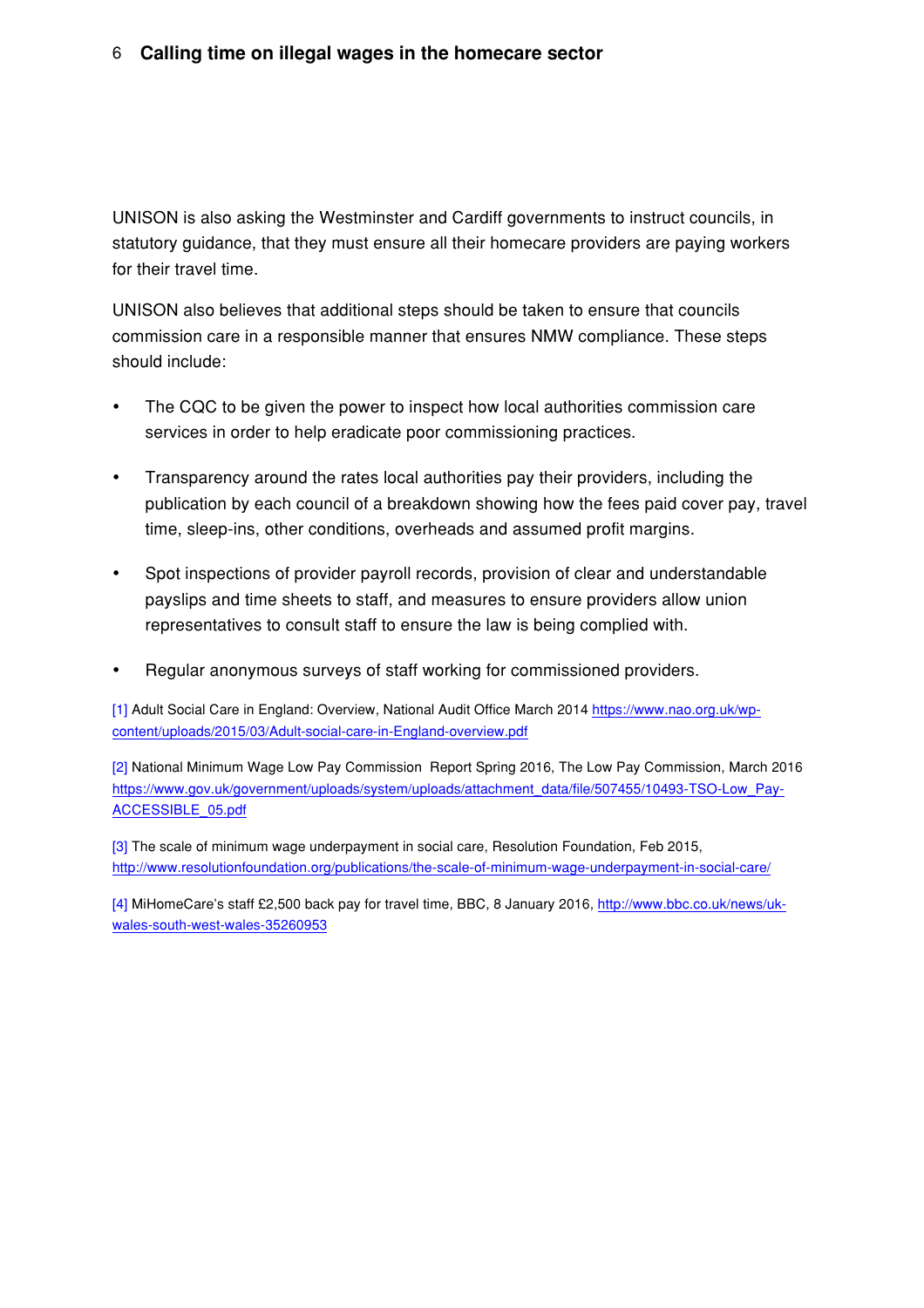# **Appendix 1: Questions asked in the FOI request**

This report is based upon responses from councils in England and Wales to Freedom of Information requests submitted by UNISON last summer.

The following questions were sent on 21 August 2015 to all 152 councils\* in England that commission homecare services. All responded.

The Statutory Guidance for the 2014 Care Act states:

*"When commissioning services, local authorities should assure themselves and have evidence that service providers deliver services through staff remunerated so as to retain an effective workforce. Remuneration must be at least sufficient to comply with the national minimum wage legislation for hourly pay or equivalent salary. This will include appropriate remuneration for any time spent travelling between appointments."*

Please can you therefore answer the following questions?

- a) Has your council taken steps to ensure that your homecare service providers are paying care workers at least the national minimum wage now that the Care Act has come into force?
- b) Please list the steps that your council has taken to ensure that your service providers are paying care workers at least the national minimum wage now that the Care Act has come into force.
- c) Following the Care Act coming into force, do you now make it a contractual condition that your homecare providers pay their care workers for their travel time?

As the Care Act does not apply to Wales, the following question was sent to all 22 Welsh local authorities on 2 September 2015. Again all sent responses.

Do you now make it a contractual condition that your homecare providers pay their care workers for their travel time?

\*In Torbay and North East Lincolnshire homecare services are commissioned by the local Clinical Commissioning Groups in the NHS instead of the local council.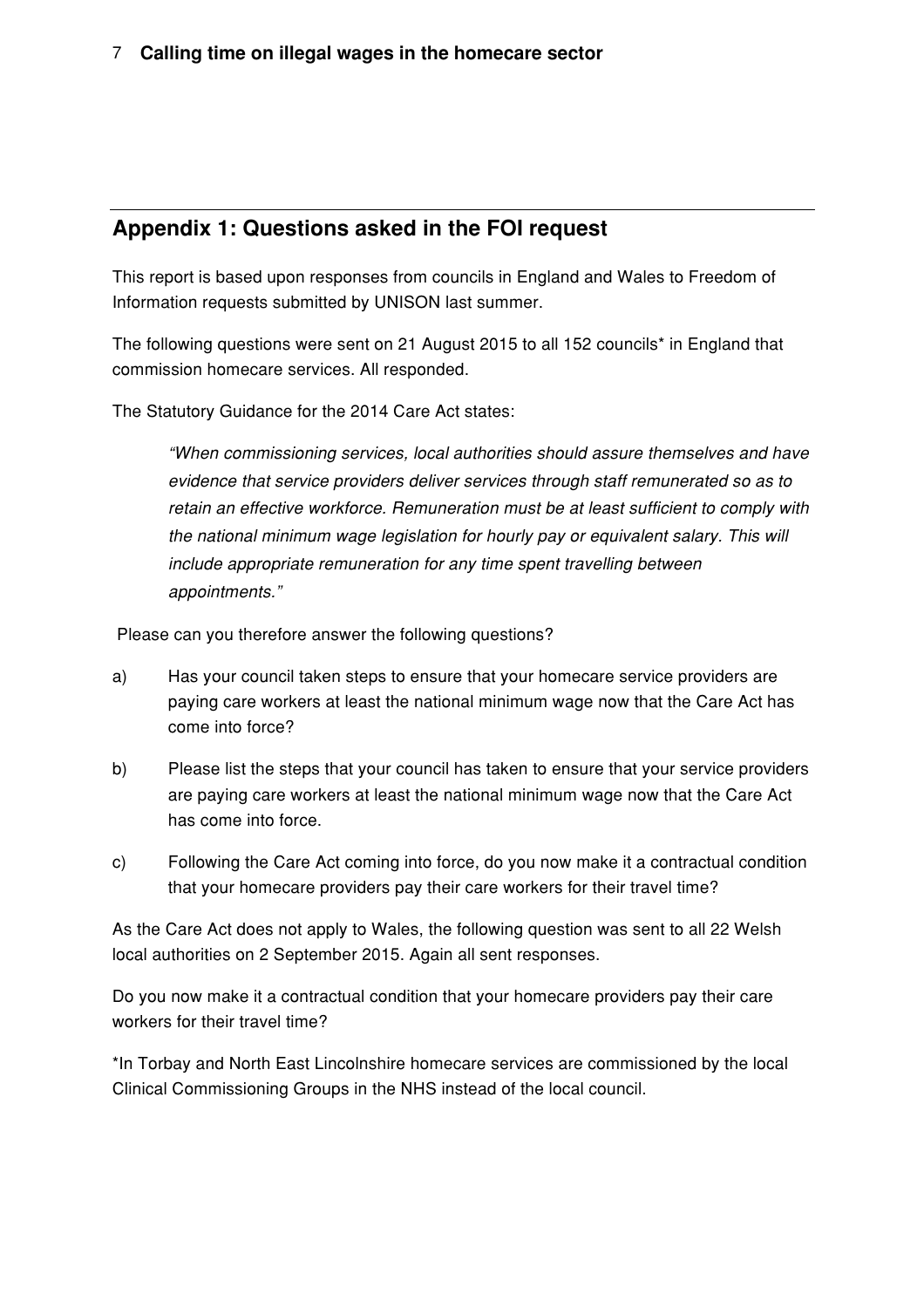# **Appendix 2: UNISON's Ethical Care Charter**

# **Stage 1**

- The starting point for commissioning of visits will be client need and not minutes or tasks. Workers will have the freedom to provide appropriate care and will be given time to talk to their clients.
- The time allocated to visits will match the needs of the clients. In general, 15-minute visits will not be used, as they undermine the dignity of the clients.
- Homecare workers will be paid for their travel time, their travel costs and other necessary expenses such as mobile phones.
- Visits will be scheduled so that homecare workers are not forced to rush their time with clients or leave their clients early to get to the next one on time.
- Those homecare workers who are eligible must be paid statutory sick pay.

# **Stage 2**

- Clients will be allocated the same homecare worker(s) wherever possible.
- Zero hour contracts will not be used in place of permanent ones.
- Providers will have a clear and accountable procedure for following up staff concerns about their clients' well-being.
- All homecare workers will be regularly trained to the necessary standard to provide a good service (at no cost to themselves and in work time).
- Homecare workers will be given the opportunity to regularly meet co-workers to share best practice and limit their isolation.

# **Stage 3**

• All homecare workers will be paid at least the living wage (currently £8.25 an hour for the whole of the UK apart from London, where it is £9.40 an hour). There will be a new living wage calculated in November 2016 and each subsequent November. If councilemployed homecare workers paid above this rate are outsourced, it should be on the